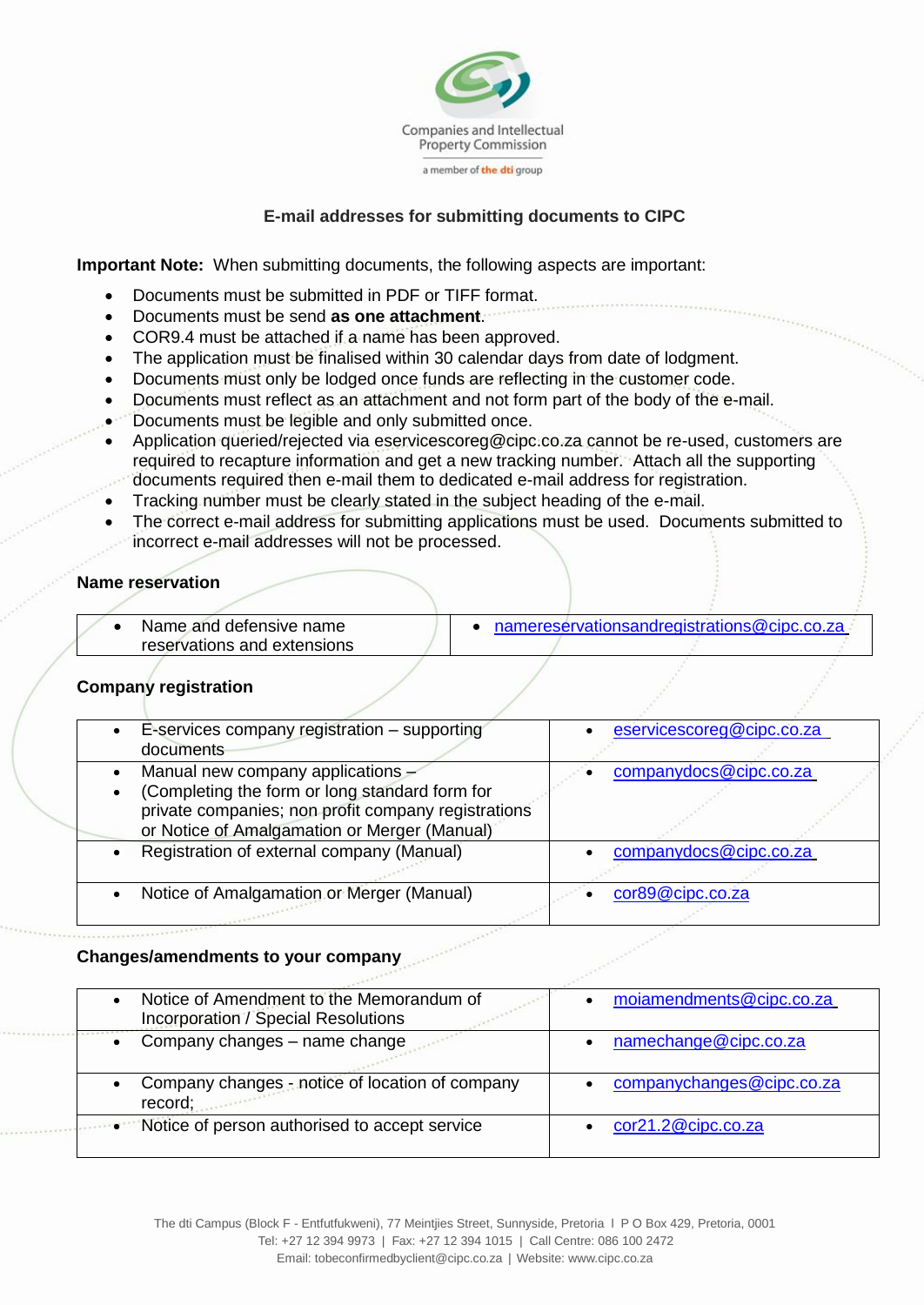

#### a member of the dti group

| Company changes - notice of change of auditor and<br>$\bullet$<br>company secretary (appointments, resignations) | cor44@cipc.co.za          |
|------------------------------------------------------------------------------------------------------------------|---------------------------|
| Manual director changes                                                                                          | manualcor39@cipc.co.za    |
| Company director changes - electronic (application<br>$\bullet$<br>submitted via CIPC system)                    | eservicescor39@cipc.co.za |

#### **Changing the status of your company or close corporation**

|           | Company and close corporation deregistrations              | deregistrations@cipc.co.za |
|-----------|------------------------------------------------------------|----------------------------|
| $\bullet$ | Company and close corporation reinstatements               | re-instatements@cipc.co.za |
|           | Company and close corporation liquidations                 | liquidations@cipc.co.za    |
|           | Application to transfer registration of foreign<br>company | companydocs@cipc.co.za     |

#### **Conversions**

| Close corporation to company conversions       | companydocs@cipc.co.za   |
|------------------------------------------------|--------------------------|
| Conversion from co-operative to company        | companydocs@cipc.co.za   |
| Conversion from one type of company to another | moiamendments@cipc.co.za |

## **Business Rescue**

| • Notice to start Business Rescue Proceedings                                                                                                              | businessrescue@cipc.co.za |
|------------------------------------------------------------------------------------------------------------------------------------------------------------|---------------------------|
| Appointment of a Business Rescue Practitioner                                                                                                              | businessrescue@cipc.co.za |
| Response to filing of Business Rescue Status<br>$\bullet$<br>Report; Business Rescue Terminations and<br><b>Business Rescue Substantial Implementation</b> | businessrescue@cipc.co.za |

 $e^{\pm i\theta}$ 

## **Corporate Compliance and Enforcements**

| • CoR135.1 complaints; request for investigation                  | cor135.1complaints@cipc.co.za  |
|-------------------------------------------------------------------|--------------------------------|
| <b>Example:</b> Filing financial or reviewed financial statements | financialstatements@cipc.co.za |
| Filing independent reviews                                        | independentreview@cipc.co.za   |

The dti Campus (Block F - Entfutfukweni), 77 Meintjies Street, Sunnyside, Pretoria l P O Box 429, Pretoria, 0001

Tel: +27 12 394 9973 | Fax: +27 12 394 1015 | Call Centre: 086 100 2472

[Email: tobeconfirmedbyclient@cipc.co.z](mailto:tobeconfirmedbyclient@cipc.co.za)a | Webs[ite: www.cipc.co.za](http://www.cipc.co.za/)